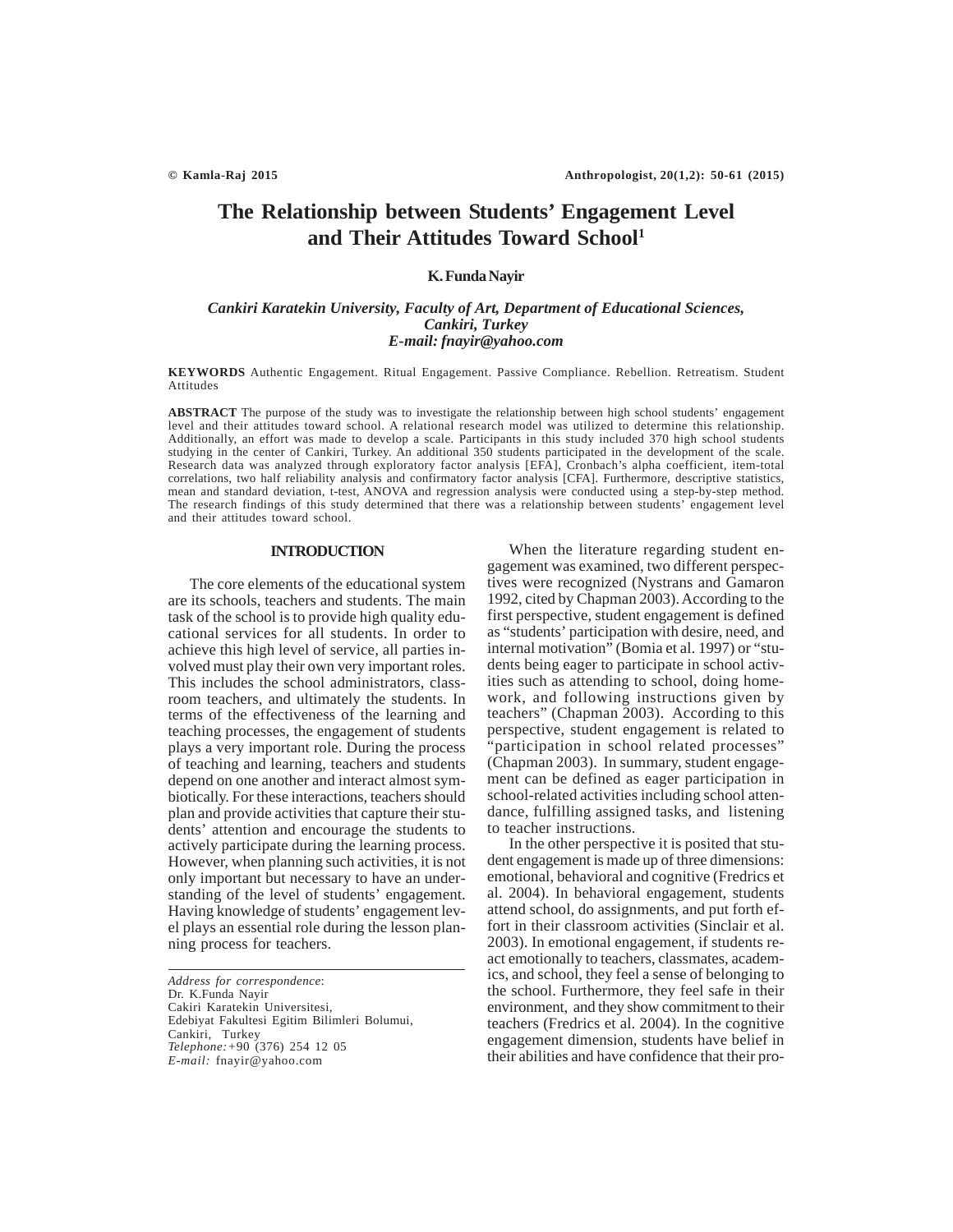#### STUDENTS' ENGAGEMET LEVEL 51

ficiencies will be acknowledged by teachers (Sinclair et al. 2003). In this perspective student engagement is seen as intentional "participation in the learning process" (Chapman 2003). As a result, student engagement can be defined as students being aware of their abilities, being emotionally attached to school, and intentionally participating in school activities.

When these two perspectives are examined, it can be seen that although there are differences between the two, there are also important similarities. For example, it is possible to say that a student's intrinsically motivated engagement in school-related activities also means that the student has developed his/her behavioral dimension. Therefore, the behavioral dimension of student engagement exists in both perspectives. As a result, it can be stated that behavioral engagement occurs as a basis of student engagement. Furthermore, it can be concluded that students' emotional and cognitive engagement takes place following behavioral engagement.

Student engagement is not directly observable (Schlechty 2001). A genuine effort must be made to attend to their learning activities (Kuh 2009). Student engagement, is defined as students having a sense of belonging to school, accepting school values and genuinely participating in school activities (Willms 2003, as cited by Saeed and Zyngier 2012), which ultimately facilitates their learning (Turner and Patrick 2004). It also causes students to have real involvement in the process of learning and understanding (Newman 1996; cited by Saeed and Zyngier 2012), and often improves their academic achievement (Marks 2000). Student engagement is one of the most well-established predictors of achievement; when students are more engaged in academic instruction, they tend to have greater academic and social success (Harboura et al. 2015). Concentrating on their homework and daily lessons is an indication that teachers have achieved their goals and that students are actively engaged in learning. Students who participate in the learning process have a variety of traits, such as caring about and giving value to their lessons and being enthusiastic about their work. Even when faced with difficulties while completing given tasks, the students continue to work and find personal value and meaning from their efforts (Schlechty 2001). However, during the learning process, the same educational activities may elicit varying responses from students. While some students may exhibit interest and are participatory during learning, other students may exhibit boredom and show passivity (Marks 2000). Therefore, it is apparent that the level of student engagement during the learning process varies between students.

According to Schlechty (2001), student engagement is described as the concentration and value given to the learning task by the student. The five levels of engagement include authentic engagement, ritual engagement, passive compliance, retreatism, and rebellion. These levels are described below (Schlechty 2001).

In *authentic engagement,* the student perceives involved activities as being personally meaningful, exhibits a high level of interest, and perseveres when he/she encounters difficulties. The student believes that assigned tasks are challenging and will encourage them to think, as well as believe they can accomplish these tasks. Students displaying authentic engagement retain what they have learned and transfer their learning gains to new areas. Also, they demonstrate high levels of comprehension and understanding.

In the level of *ritual engagement,* students follow the teacher's directions and complete the assigned lessons, but they do not place personal value in completing these tasks. The motivation for students derives not from their own personal expectations, but instead for extrinsic rewards, such as family approval, gaining respect, and passing their exams. The level of skill retention is lower among students with ritual engagement, and, therefore, they often cannot transfer what they have learned to new learning environments. In addition, they may learn information ata higher cognitive level but it is only superficially retained.

In the *passive compliance* level, since students' efforts hold little meaning, they exhibit the least amount of effort necessary for completing assigned tasks and often pay as little attention as possible to details. Students exhibiting passive compliance engagement cannot retain what they have learned and rarely transfer newskills to new learning environments. Furthermore, they learn information at a lower cognitive level and have only a superficial understanding.

In the *retreatism* level, students reject classroom activities, learning objectives, and the necessary tools to achieve goals. Additionally, they pull themselves away emotionally. These stu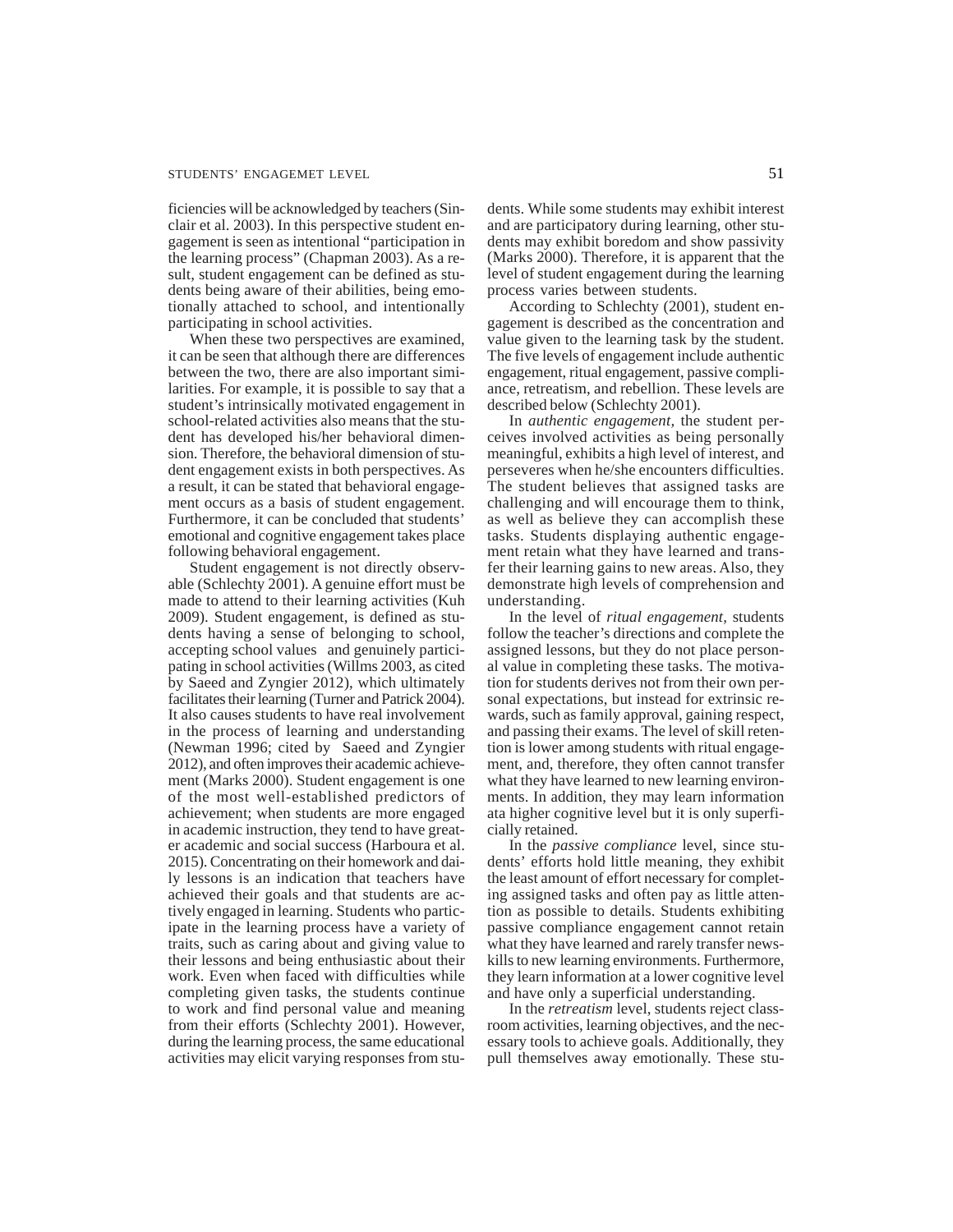dents have low levels of confidence toward completing what is expected of them, as well asa lack of belief that academics are related to their lives. As a result of their failing to participate in learning activities, the students exhibitwithdrawal behavior and often accomplish very little learning.

Students in *rebellion* refuse to participate in the classroom activities and learning objectives. Instead, these students establish their own idiosyncratic goals. Sometimes in order to achieve their personal objectives they cheat and force teachers to hold them to a lower standard for completing assignments. Students exhibiting rebellion toward classroom activities either learn very little or nothing at all. At times they learn skills related to their own motives, which rarely produce a desired result. Rebellious students exhibit poor working habits and develop negative attitudes toward formal schooling.

Engagement includes psychological and behavioral characteristics (Marks 2000), and it is an active process (Schlechty 2002). Fully participating students have an intrinsic motivation for achieving success and reaching their goals. Also, they are willing and eager to demonstrate these behaviors (Jablon and Wilkinson 2006). Students who were deeply engaged in an authentic learning task described an intrinsic passion about what they were learning (Deakin Crick 2014: 77). Related studies discovered that lack of motivation to participate in classroom activities is an important factor leading to student problems, such as boredom in class, reluctance to learn, attention deficiency, general distraction, and not understanding the connection between school learning and real life. Another serious issue related to their lack of motivation in classroom activities is school truancy (Reeve et al. 2004). Therefore, in order for students to fully participate in classrooms they must already be active. However, it is a fallacy to hold the expectation that all students will participate in classroom activities at a level of authentic engagement. Students may display symbolic engagement in order to receive a high grade or gain approval from their teacher. As a result, even though students are actively participating in classes, it is important to be aware of their true level of classroom engagement.

Attitude can be described as the tendency of the individual to have negative or positive response toward persons or objects. In other words, attitude reflects the emotion an individual holds toward particular persons and/or objects (Balci 2005). It is considered that a student's attitude toward school will either positively or negatively affect academic success (Tatar 2006; Valiente et al. 2008). The academic achievement of students who possess a negative attitude of school, who do not enjoy attending school, who have extreme dislike of school, and exhibit truant behavior cannot be expected to be high as the students with a positive attitude toward school. The academic achievement of students who love school, enjoy attending school, and regard education as important should be higher then students with negative attitudes (Alici 2013).

As a result, students loving school and believing in the importance of attending school can be expected to have a high level of student engagement. Additionally, students' engagement level is considered to be associated with their attitude toward school. If students'engagement level is high, it can increase a positive attitude toward school, thus improving academic achievement.

### **Aim**

The aim of this study was to reveal the relationship between students' level of engagement and their attitudes toward school. For this purpose, answers to the following research questions were sought.

- 1. What do students think about their level of classroom engagement?
- 2. Do students' views of the level of classroom engagement differ meaningfully based on the variables of gender, class, or number of students in the classroom?
- 3. Is there a significant relationship between students' classroom engagement level and their attitude toward school?
- 4. Is students' classroom engagement level a significant predictor of their attitudes toward school?

#### **MATERIAL AND METHODS**

### **Research Design**

In this study, a relational research model was utilized to investigate the relationship between high school students' level of school engagement and their attitudes toward school. In order to better determine the students' level of engagement, a scale was also developed by the researcher for this purpose.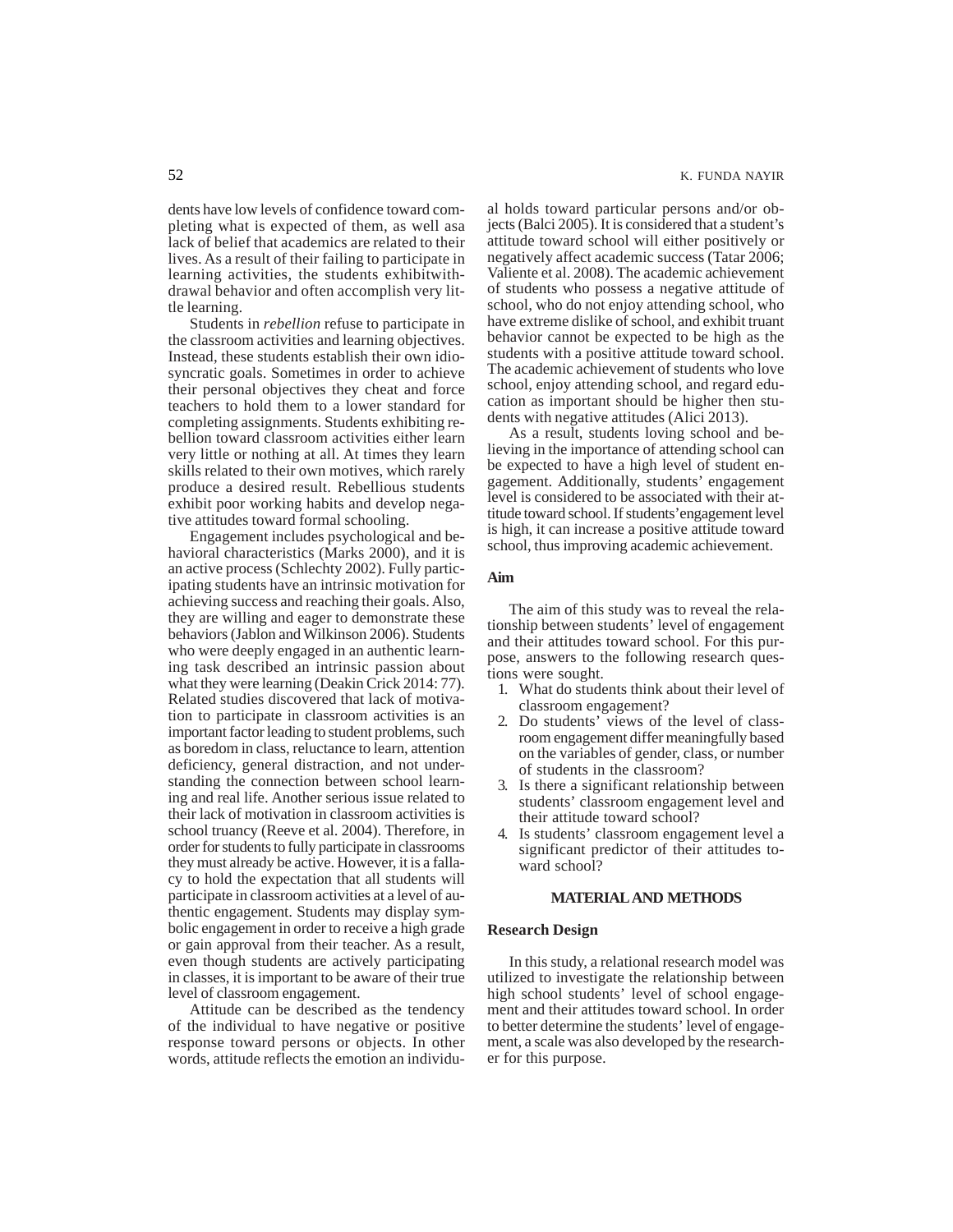#### **Research Sample**

The participant population for this study was composed of high school students from schools located in the center of Cankiri, Turkey. A representative sample of Cankiri, Turkey was determined to be 370 students. Also, in developing the scale, an additional 350 students received scales. As a result, a total of 597 scales were utilized in this investigation. The gender percentage of the research population were 66 percent male (n=393) and 33 percent female (n=198).

# **Data Collection Instruments and Procedures**

In order to collect research data, a five-point Likert-type scale consisting of three sections was administered. In the initial section, demographic information was queried from participants. The second section included questions measuring students' level of classroom engagement. Finally, the third section of the scale included questions measuring the students' attitudes toward school. In order to accurately determine the level of students' classroom engagement the researcher developed a "Student Classroom Engagement Scale" [SCES], which consisted of five levels including authentic engagement, ritual engagement, passive compliance, retreatism, and rebellion. During the development of the scale the related research literature was thoroughly reviewed, and scale items were prepared based on the information gathered. Furthermore, five experts were queried regarding their opinion relating to the content validity of scale items. Following the expert review, the scale was revised

according to their suggestions. The finalized SCES included 34 items and was administered to all research participants.

As part of the initial stage of the scale development, confirmatory factor analysis [CFA] was employed to authenticate the five-factor structure of the scale (Brown 2006). As a result, following the first analysis, Item 13 was removed from the scale, because it did not have a significant t-value. Repeated CFA verified that CFA was  $(\chi^2 = 1126.20; \vec{p} = 0.00, \text{ sd} = 424, \chi^2/\text{sd} = 2.66)$  and fit index was  $IFI = .94$ ,  $RFI = .88$ ,  $RMR = .015$ , GFI  $= 0.81, \text{AGFI} = 0.780, \text{CFI} = 0.94, \text{NNFI} = 0.937, \text{NFI} = 0.937, \text{NFI} = 0.937, \text{NFI} = 0.937, \text{NFI} = 0.937, \text{NFI} = 0.937, \text{NFI} = 0.937, \text{NFI} = 0.937, \text{NFI} = 0.937, \text{NFI} = 0.937, \text{NFI} = 0.937, \text{NFI} = 0.937, \text{NFI} = 0.937, \text{NF$ .89 and RMSEA = .071.

In order to test the research scale's validity, exploratory factor analysis [EFA] was conducted with 300 scales. To begin, KMO and Bartlett's test of sphericity were utilized with KMO = .915, the results of Bartlett's test of sphericity  $[X^2 =$  $3170.651$ ; P<.01], and a significance level of .000 group size was accepted as sufficient. As a result, the data was considered suitable for factor analysis (Green and Salkind 2008) and EFA was continued. Following analysis, it was recognized that the scale was structured in three sections. The scale was re-analyzed based on the varimax rotational technique with the assumption of having three factors and there being no relationship among the factors (Brown 2006: 31). In analysis, factors with more than .35 load value are preferred. As a result, Items 9, 12, 13, 31, and 34 were removed from the scale, because each item had a load factor value of less than .35. Additionally, Item 22 was also removed because it was a repeated item. The eigenvalues of the scale's structure are given in Figure 1.



**Fig. 1. Graph of the eigenvalues**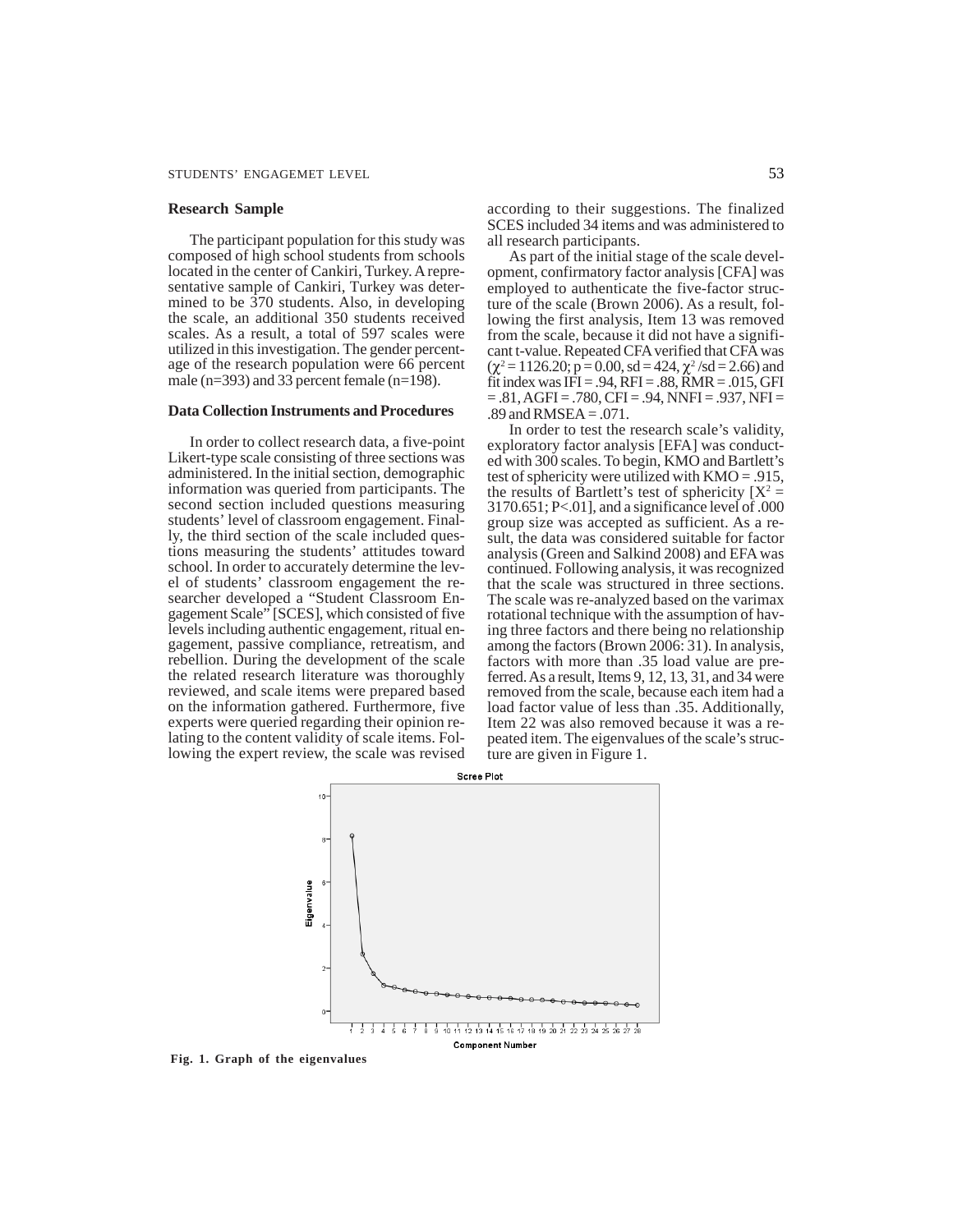Results from analysis of the remaining 28 scale items revealed that item factor load value for the first factor ranged from .378 to .712; the second factor ranged from .473 to .725, and the third factor ranged from .371 to .659. The variance explained by the first factor was 17.13 percent, for the second factor 14.30 percent, and the third factor 13.20 percent. Overall, the total variance was 44.82 percent.

Each of the SCES sub-factors consisted of three factors. The internal consistency coefficient alpha and item-total correlations were calculated as an indicator of reliability. Consequently, the item-total correlations for the first factor ranged from .433 to .668, the second factor ranged from .436 to .654, and the third factor ranged from .292 to .623. According to Ozdamar (2004), the total item correlation should be greater than 25 and not be negative. For this study, the lowest item-total correlation was .299. At this point, items were analyzed in order to find out under which factors they occurred. The levels of withdrawal and rebellion among participants were found under the first factor, authentic engagement was found under the second factor, and ritual engagement was found under the third factor. Although, the first CFA confirmed a structure with five dimensions as supported in the research literature, the results of EFA revealed a scale structure of three factors. Based on classifications from the related literature, the first factor was labeled "rebellion", the second factor labeled "authentic", and the third factor "ritual engagement". To determine if the scale verified a three-factorial structure, the CFA process was repeated.

As a result of analysis, the chi-square value of fit indices was found to be ( $\chi^2$  = 699.94; p = 0.00, sd =  $347$ ,  $\chi^2$ /sd = 2.01) and fit indexes wereIFI  $= .96, RFI = .91, RMR = .064, GFI = .86, AGFI = .83,$  $CFI = .96$ , NNFI = .95, NFI = .91 and RMSEA = .059. The factor structure and standardized values related to the scale are provided in Figure 2.

When the error variances of observed variables were examined in Figure 2, it was identified that Items 8 and 11 had a high error variance (.93). However, a significant t-value was obtained for these items. As a result, Items 8 and 11 were not removed from the model.

Cronbach's alpha and split-half reliability were performed to insure the scale's reliability. Accordingly, Cronbach's alpha co-efficiency for the whole scale and for each factor were .78, .86, .83, and .81 respectively. For the reliability of the scale, split-half reliability, in which data was divided into two equal parts to examine the consistency between the parts (Secer 2013 :174), was utilized. As a result, Spearman Brown coefficient was calculated as .85 for the first factor, .81 for the second factor, and .83 for the third factor. Following examination of Cronbach's alpha values for each factor of the first and the second halves; the values were .82 and .70 for the first factor, .77 and .63 for the second factor, and .71 and .63 for the third factor. The split-half reliability analysis for the whole scale revealed that the Cronbach's alpha value for the first and second halves were .85 and .84. Also, the Spearman Brown coefficient was .78.

In order to determine the attitudes of students toward school, the "Scale of Attitudes toward School", with three factors which was developed by Alici (2013), was used with permission. This scale is composed of three factors including "school as a barrier to personal development", "school as supportive of personal development" and "school as an entity to be longed for ". The Cronbach's alpha coefficient for the whole scale and the factors were 0.91, 0.87, 0.81, and 0.79 respectively.

### **Data Analysis**

During data analysis, the first step was an analysis of the extreme value. This was completed in order to verify whether data had normal distribution. As a result, any data that was identified as an outlier was removed from the data set. The distribution of data was determined to be normal and the study was ultimately conducted with a total of 596 data items. Furthermore, during analysis the data set was randomly divided into two halves: CFA was used in analysis of 296 data, while EFA was used to analyze the remaining 300 items.

During the scale development phase, the following were utilized in order to thoroughly analyze the data: exploratory factor analysis [EFA], Cronbach's alpha co-efficiency, item-total correlations, the split-half reliability analysis and confirmatory factor analysis [CFA]. Also, to determine students' engagement levels these variables were used: descriptive statistics, the arithmetic mean, and standard deviation. Additionally, ttest and ANOVA were employed to determine whether there was significant difference among students' views. A correlation analysis was used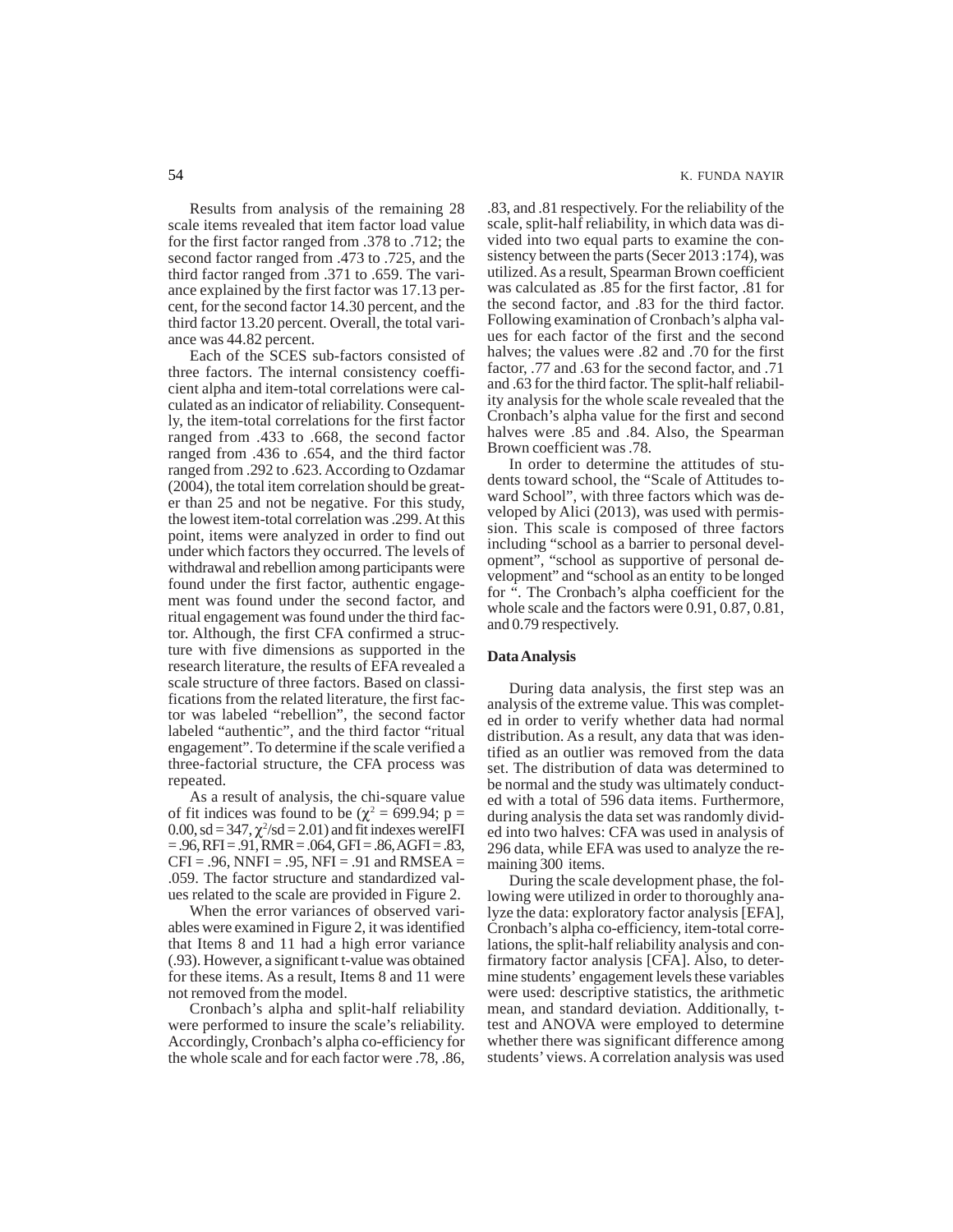

Chi-square=699.94, df=a47, P-value=0.00000, RMSEA=0.069

**Fig. 2. SCES factor analysis model (Standardized Values)**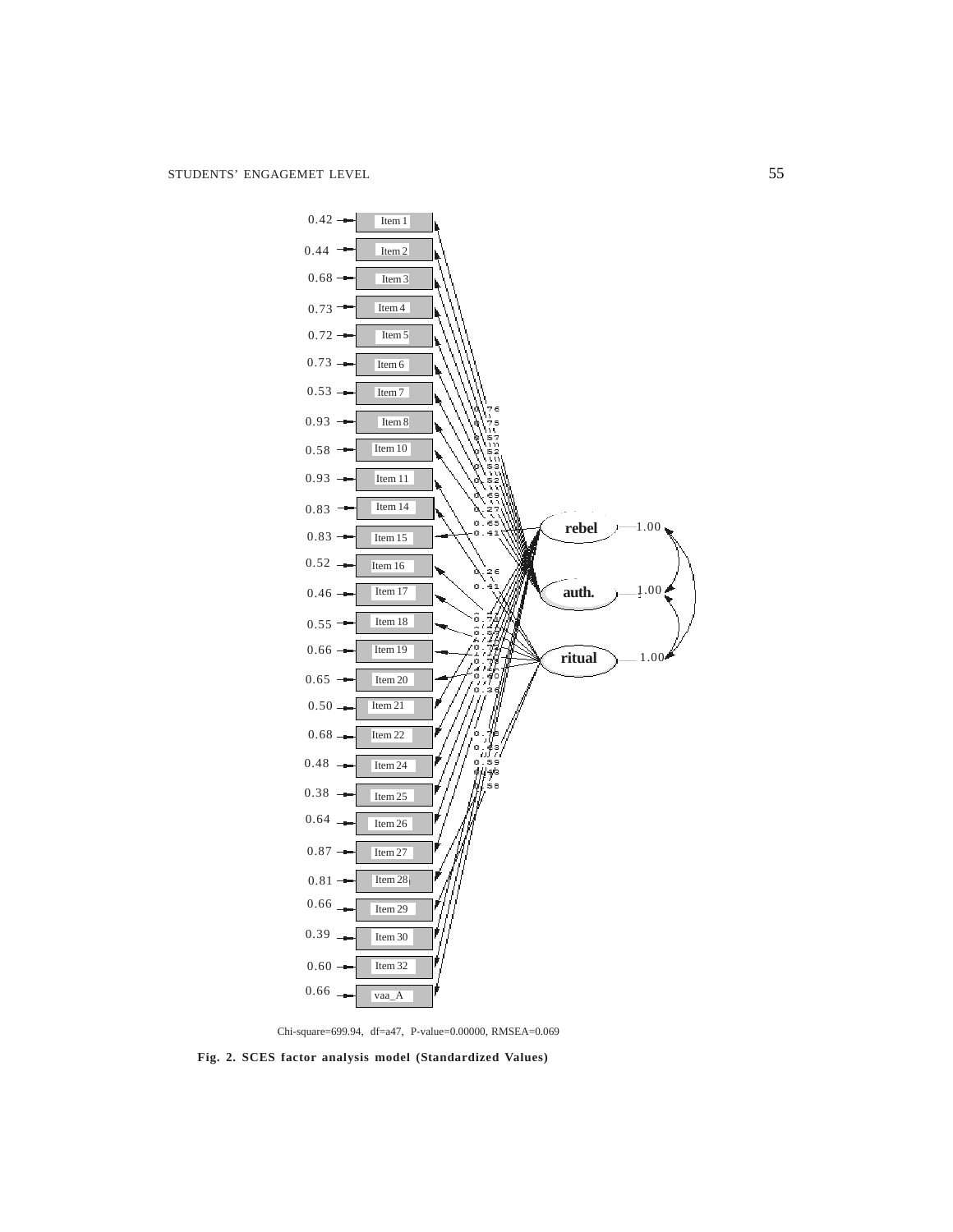in determining the relationship between students' classroom engagement level and their attitude toward school. Finally, in order to uncover which variables predict this relationship, stepwise regression analysis method was utilized.

# **FINDINGS**

Most students in the level of rebellion stated that they completed school assignments only because it was a requirement. Also, they commented that they are usually very bored during classroom activities. The arithmetic mean of this level was calculated at 2.67.

Conversely, for the level of authentic engagement, students' most frequent responses were: "I am doing whatever to complete classroom assignments," and "I am very much interested in course related activities." The arithmetic mean of this level was calculated at 2.65.

For the level of ritual engagement the most frequent responses were: "I pay very little attention to details of classroom activities," and "I am having difficulty translating my learned information to new learning situations." The arithmetic mean of this level was calculated at 2.27.The ttest results on whether students' views differed based on gender are provided in Table 1.

According to the analysis illustrated in Table 1, there was a significant difference between students' opinions relating to the levels of rebellion [t<sub>(297)</sub> = 2.38; p<0.05] and ritual engagement  $[t_{(297)} = 3.06; p<0.05]$ . Compared to the female students' opinions, the male students participated more often at the level of rebellion and ritual engagement. In the dimension of authentic engagement, there was not a significant difference between students' opinions based on the gender variable.

According to the mother's education level, there was no significant difference found among students' opinions regarding their level of classroom engagement. Analysis results of students' opinions based on school types are provided in Table 2.

According to the analysis results illustrated in Table 2, students' opinions exhibited a significant difference in the level of ritual engagement  $[F_{(3-296)} = 6.63; p<0.05]$ . In order to better determine the cause of this difference, a Scheffe test

**Table 1: Result of** *t***-test on students' engagement levels based on gender variable**

| <i>Dimensions</i>           | Variable | Categories | N   | __    | Ss   | Sd  |      |      |
|-----------------------------|----------|------------|-----|-------|------|-----|------|------|
| Rebellion                   | Gender   | Female     | 133 | 25.31 | 9.83 | 297 | 2.38 | .018 |
|                             |          | Male       | 166 | 27.87 | 8.74 |     |      |      |
| Authentic engagement Gender |          | Female     | 133 | 24.01 | 5.70 | 297 | .46  | .64  |
|                             |          | Male       | 166 | 24.31 | 5.74 |     |      |      |
| Ritual engagement           | Gender   | Female     | 133 | 19.03 | 7.10 | 297 | 3.06 | .002 |
|                             |          | Male       | 166 | 21.64 | 7.46 |     |      |      |

| Table 2: ANOVA results related to classroom participation level based on school variable |  |  |  |  |  |
|------------------------------------------------------------------------------------------|--|--|--|--|--|
|------------------------------------------------------------------------------------------|--|--|--|--|--|

| Factors   | Groups                                    | N   | $\mathcal{X}$ | Ss   | Sd    | F    | $\boldsymbol{P}$ | Signifi-<br>cant<br>Differ-<br>ence<br>(Scheffe) |
|-----------|-------------------------------------------|-----|---------------|------|-------|------|------------------|--------------------------------------------------|
| Rebellion | 1. High School of Science                 | 40  | 28.62         | 8.70 | 3.296 | 2.31 | .077             |                                                  |
|           | 2. AnatolianHigh School                   | 101 | 26.82         | 9.13 |       |      |                  |                                                  |
|           | 3. Vocational High School                 | 111 | 27.17         | 9.59 |       |      |                  |                                                  |
|           | 4. Religious Vocational High School 101   |     |               |      |       |      |                  |                                                  |
| Authentic | 1. High School of Science                 | 40  | 26.19         | 4.99 | 3.296 | 2.35 | .072             |                                                  |
|           | Engagement 2. AnatolianHigh School        | 101 | 23.94         | 5.50 |       |      |                  |                                                  |
|           | 3. Vocational High School                 | 111 | 24.15         | 6.33 |       |      |                  |                                                  |
|           | 4. Religious Vocational High School       | 48  | 23.08         | 4.84 |       |      |                  |                                                  |
| Ritual    | 1. High School of Science                 | 40  | 22.35         | 7.58 | 3.296 | 6.63 | .000             | $2 - 1$                                          |
|           | <i>Engagement</i> 2. AnatolianHigh School | 101 | 18.18         | 6.52 |       |      |                  | $2 - 3$                                          |
|           | 3. Vocational High School                 | 111 | 22.20         | 7.68 |       |      |                  |                                                  |
|           | 4. Religious Vocational High School       | 48  | 19.69         | 7.10 |       |      |                  |                                                  |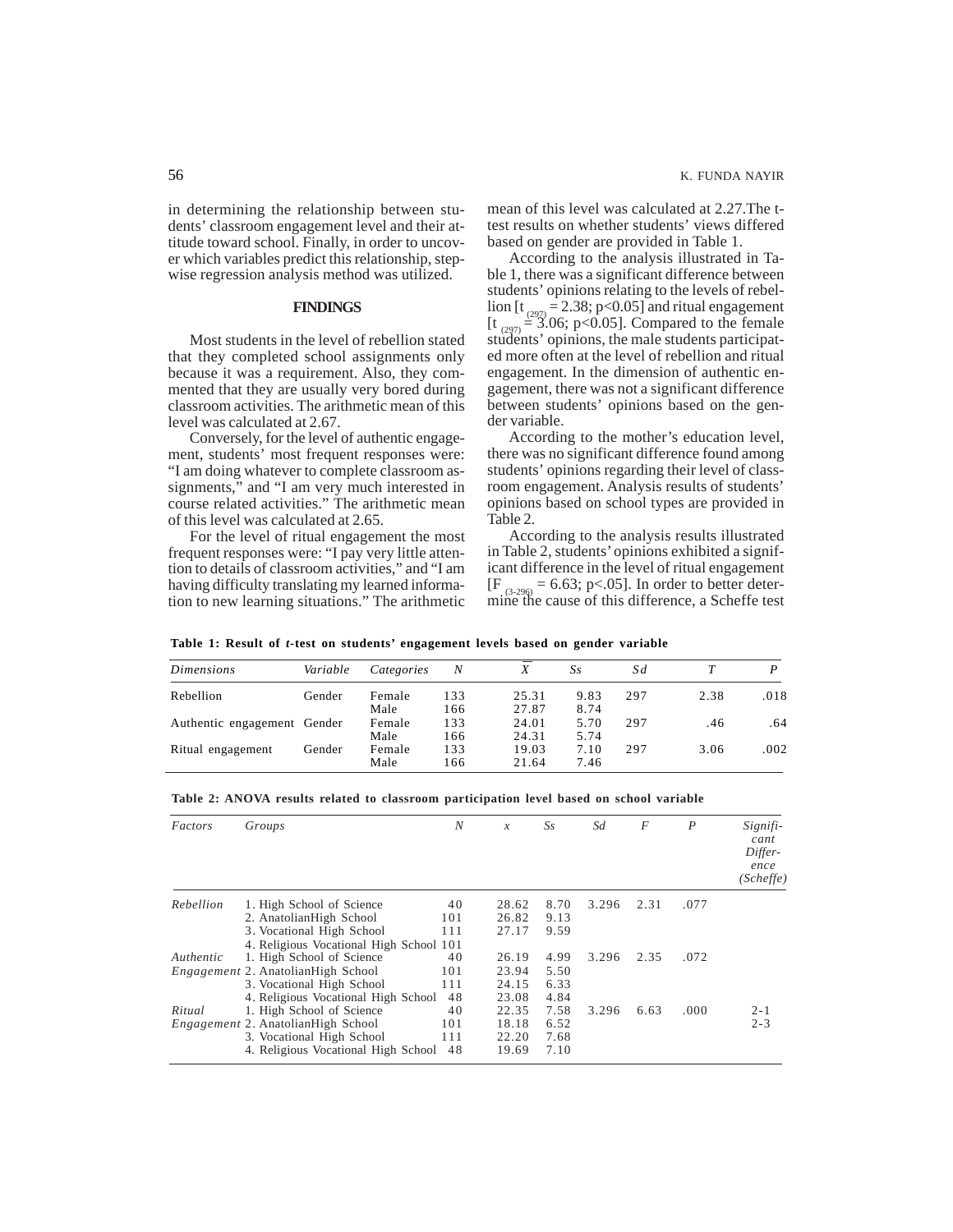was performed. According to this test, students in high schools of sciences and vocational high schools had more positive opinions compared to students from the Anatolian high schools. The analysis results of students' opinions according to the income variable are provided in Table 3.

According to the analysis results provided in Table 3, students' opinions from the level of rebellion varied significantly  $[F_{(3-287)} = 2.70;$ p<.05]. According to the Scheffe test, which was performed to determine the reasons for variation, those students with family income higher than 3001 Turkish liras [TL] exhibited higher frequency of engagement in the level of rebellion then students whose family income was between 0 - 1000 TL.

Regression analysis results demonstrating whether students' classroom engagement level predicted the variable "school as a barrier to personal development," are provided in Table 4.

The results also verified a moderate relationship ( $R = .365$ ,  $R^2 = .0133$ ) between the dimension "school as a barrier to personal development" of students' attitude toward school and the variables of rebellion and authentic engagement. These two variables explain about 13 percent of the total variance in the dimension "school as a barrier to personal development."

When the bilateral and partial correlations between predicting and predicted variables were analyzed, a negative and low-level relationship  $(r = .331)$  was identified between the dimension of school as a barrier to personal development and the rebellion level. However, when other variables were controlled for, then the relationship between the two variables was determined to be  $r = -0.255$ . There is a negative and low-level relationship ( $r = -.275$ ) between the school as a barrier to personal development dimension and the authentic engagement level. However, when other variables were controlled for, the relationship between the two variables was determined to be  $r = -0.162$ .

According to the standardized regression coefficients (β), the relative importance of predicting variables for the school as a barrier to personal development dimension, indicated rebellion and authentic engagement. When t-test results regarding significance of regression coefficients were examined, these variables were seen as significant predictors of the school as a barrier to personal development dimension.

**Table 3: ANOVA results on classroom participation level based on income variable**

| Factors   | Groups                                               | N        | $\mathcal{X}$ | Ss   | Sd    | F    | $\boldsymbol{P}$ | Signifi-<br>cant<br>Differ-<br>ence<br>(Scheffe) |
|-----------|------------------------------------------------------|----------|---------------|------|-------|------|------------------|--------------------------------------------------|
| Rebellion | 1. Between 0-1000 Turkish Liras                      | 92<br>82 | 28.88         | 9.54 | 3.287 | 2.70 | .045             | $1 - 4$                                          |
|           | 2. Between 1001-2000 Turkish Liras                   |          | 26.98         | 8.99 |       |      |                  |                                                  |
|           | 3. Between 2001-3000 Turkish Liras                   | 79       | 27.67         | 8.81 |       |      |                  |                                                  |
|           | 4.3001 Turkish Liras or More                         | 38       | 29.56         | 9.74 |       |      |                  |                                                  |
| Authentic | 1. Between 0-1000 Turkish Liras                      | 92       | 23.74         | 6.29 | 3.287 | .497 | .685             |                                                  |
|           | <i>Engagement</i> 2. Between 1001-2000 Turkish Liras | 82       | 24.11         | 5.42 |       |      |                  |                                                  |
|           | 3. Between 2001-3000 Turkish Liras                   | 79       | 24.41         | 5.37 |       |      |                  |                                                  |
|           | 4.3001 Turkish Liras or More                         | 38       | 25.01         | 5.62 |       |      |                  |                                                  |
| Ritual    | 1. Between 0-1000 Turkish Liras                      | 92       | 20.68         | 8.05 | 3.287 | .287 | .835             |                                                  |
|           | <i>Engagement</i> 2. Between 1001-2000 Turkish Liras | 82       | 20.28         | 7.16 |       |      |                  |                                                  |
|           | 3. Between 2001-3000 Turkish Liras                   | 79       | 221.40        | 6.59 |       |      |                  |                                                  |
|           | 4.3001 Turkish Liras or More                         | 38       | 21.40         | 8.44 |       |      |                  |                                                  |

**Table 4: Predicting school as a barrier to personal development dimension according to classroom participation levels**

| Predictors           |         | Standard<br>error B | ã       |       |      | <i>Bilateral</i> | Partial |
|----------------------|---------|---------------------|---------|-------|------|------------------|---------|
| Rebellion            | $-.069$ | .016                | $-.263$ | 4.43  | .000 | $-.331$          | $-.249$ |
| Authentic engagement | $-.072$ | .026                | $-.167$ | 2.82  | .005 | $-.275$          | $-.162$ |
| Fixed                | 48.049  | .601                |         | 79.91 | .000 |                  |         |

 $R = .365$   $R^2 = 0.133F$ <sub>(1;298)</sub> = 22.782 p=.000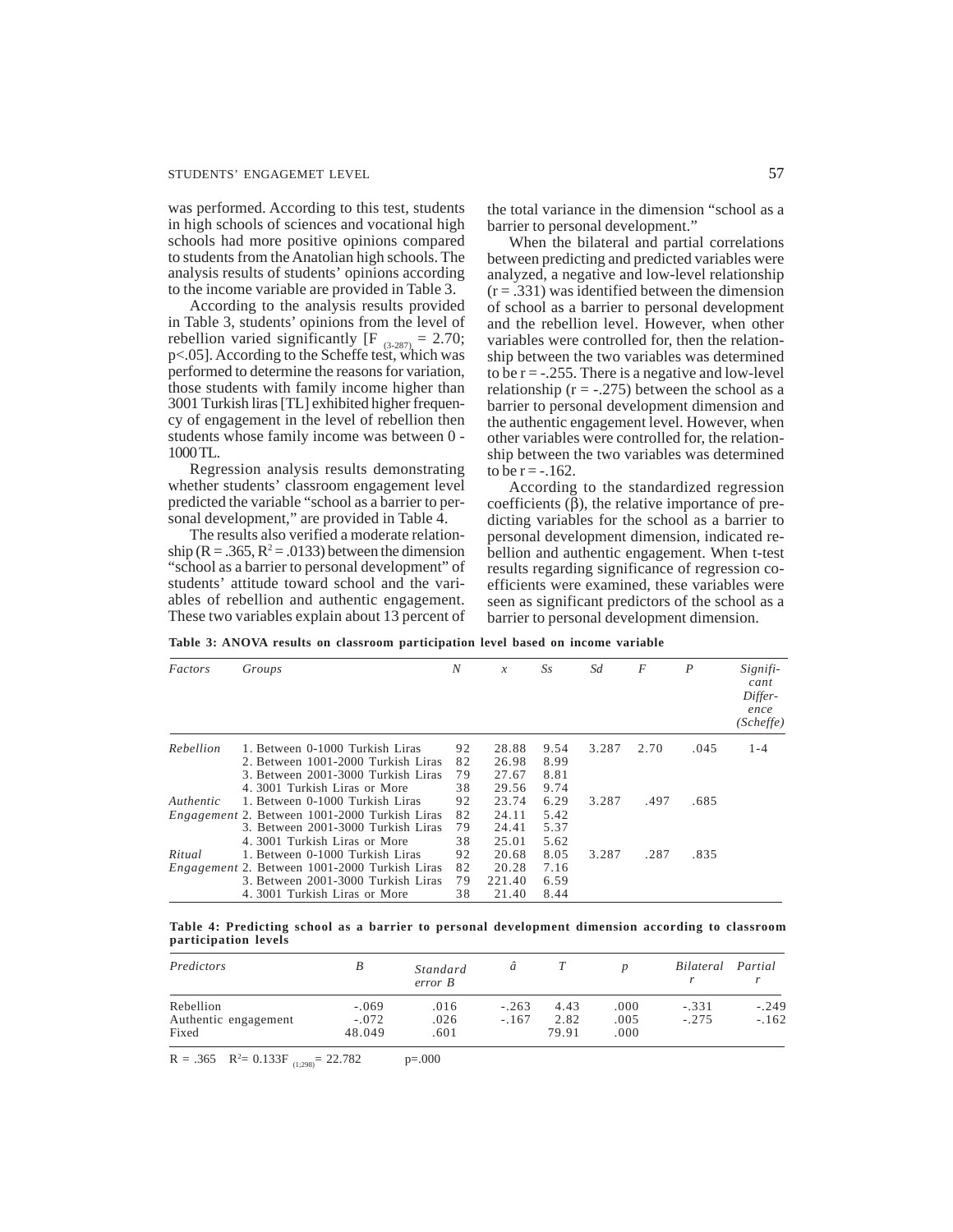Regression analysis results regarding whether students' classroom engagement level predicted the, "school as a supportive of personal development" dimension of students' attitudes toward school, are provided in Table 5.

There is a moderate relationship  $(R = .511, R^2)$ = .261) between the dimension "school as a supportive of personal development" of students' attitude toward school and the variables of rebellion and authentic engagement. These two variables explain about 26 percent of the total variance in the dimension of school as a supportive of personal development.

When the bilateral and partial correlations between predicting and predicted variables were analyzed, a positive and moderate relationship (r = .473) was identified between the dimension of school as a supportive of personal development and the authentic engagement level. However, when the other variable was controlled for, the relationship between the two variables was determined to be  $r = .330$ .

A negative and low-level relationship exists between the school as a supportive of development dimension and the rebellion level  $(r = .330)$ . However, when the other variable is controlled for, then the relationship between the two variables was determined to be

 $r = -.193$ .

According to the standardized regression coefficients  $(β)$ , the relative importance of predicting variables for the school as a supportive of personal development dimension was authentic engagement and rebellion. When t-test results regarding significance of regression coefficients were examined, these variables were also seen as significant predictors of the school as a supportive of personal development dimension.

Regression analysis results regarding whether students' classroom engagement level predicted "school as an entity to be longed for" dimension of students' attitudes toward school are provided in Table 6.

There is a moderate relationship  $(R = .351, R^2)$ = .123) between the dimension "school as anentity to be longed for" of students' attitude toward school and the variables of rebellion, authentic engagement, and ritual engagement. These variables explain about 12 percent of the total variance in the dimension of school as an entity to be longed for.

When the bilateral and partial correlations between predicting and predicted variables were analyzed,a negative and low-level relationship (r = .301) was identified between the dimension of school as an entity to be longed for and rebellion. However, when the other variable was controlled for, the relationship between the two variables was determined to be  $r = -.236$ . Additionally, there is a positive and low-level relationship between school as an entity to be longed for dimension and the authentic engagement level  $(r = .267)$ . However, when the other variable is controlled for, then the relationship between the two variables was determined to be  $r = -165$ . There is a negative and low-level relationship

**Table 5: Predicting school as a supportive of personal development dimension based on classroom participation levels**

| Predictors           |         | Standard<br>error B | а       |         |      | <i>Bilateral</i> | Partial |
|----------------------|---------|---------------------|---------|---------|------|------------------|---------|
| Authentic engagement | .470    | .071                | .372    | 6.62    | .000 | .473             | .330    |
| Rebellion            | $-.204$ | .053                | $-.218$ | $-3.87$ | .000 | $-.390$          | $-.193$ |
| Fixed                | 18.798  | 3.163               |         | 5.953   | .000 |                  |         |

 $R = 0.511 R^2 = 0.261 F_{(1,298)} = 52.497 p = 0.000$ 

|        | Table 6: Predicting school as an entity to be longed for dimension based on classroom participation |  |  |  |  |  |  |  |
|--------|-----------------------------------------------------------------------------------------------------|--|--|--|--|--|--|--|
| levels |                                                                                                     |  |  |  |  |  |  |  |

| Predictors           | В       | Standard<br>error B | a    |         |      | <i>Bilateral</i> | Partial |
|----------------------|---------|---------------------|------|---------|------|------------------|---------|
| Rebellion            | $-.145$ | .035                | .308 | $-4.18$ | .000 | $-.301$          | $-.236$ |
| Authentic engagement | .113    | .039                | .178 | 2.88    | .004 | .267             | .165    |
| Ritual engagement    | .085    | .042                | .142 | 2.02    | .044 | $-117$           | .117    |
| Fixed                | 8.515   | 1.805               |      | 4.71    | .000 |                  |         |

 $R = .351 R^2 = 0.123F_{(1,298)} = 13.889$  p=.000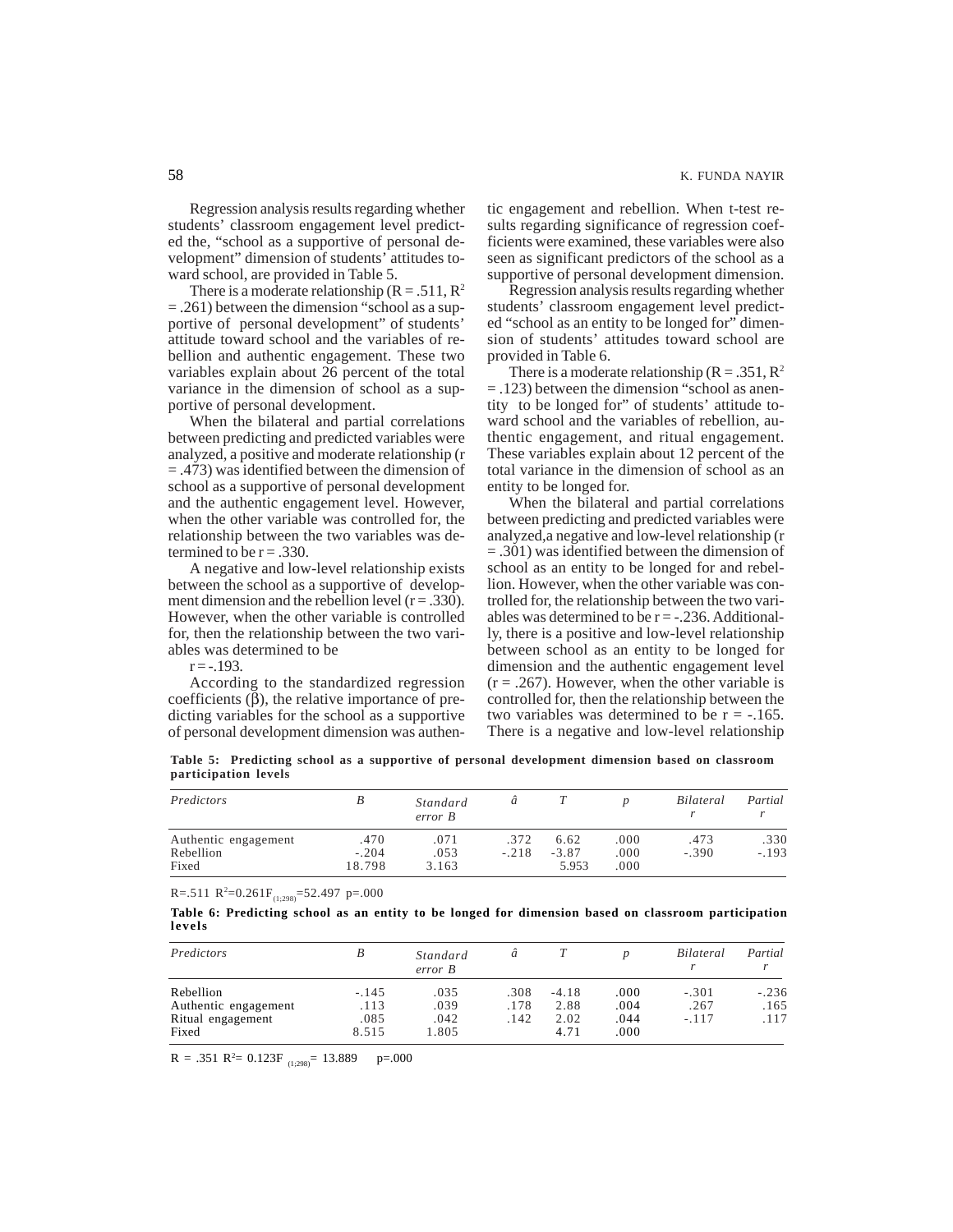between school as an entity to be longed for dimension and the symbolic engagement level (r = -.117). However, when the other variable is controlled for, then the relationship between the two variables was determined to be  $r = -0.117$ .

According to the standardized regression coefficients (β), the relative importance of predicting variables for the school as an entity to be longed fordimension indicated rebellion, authentic engagement, and ritual engagement. When ttest results regarding the significance of regression coefficients were examined, these variables were recognized as significant predictors of the school as an entity to be longed for dimension.

# **DISCUSSION**

The purpose of this research investigation was to identify the relationship between high school students' classroom engagement level and their attitude toward school. To begin, a "Student Classroom Engagement Scale" was developed by the researcher. This scale included three dimensions: rebellion, authentic engagement, and ritual engagement. Furthermore, the scale contained a total of 28 items. Analysis of the scale's EFA yielded that the lowest factor loading value was .372 and it explained 44.82 percent of the total variances. Examination of the remaining 28 items of the scale's item-total correlations showed that the lowest value was .299. As a result, it can be stated that the distinctiveness of each item was high. Finally, it can also be confirmed that the scale has appropriate construct validity.

In order to verify the scale's factor structures CFA was performed. The results of the CFA identified that fit indices were at the desired level. Also, Cronbach's alpha coefficient was calculated for the scale's reliability. The scale was considered reliable because the calculated coefficiency was larger than .70 and was considered at an acceptable level (Buyukozturk 2005: 171).

When the students' level of classroom engagement was examined, it was recognized that students showed moderate agreement on items relating to the dimension of rebellion level, while they showed little agreement on items related to the authentic engagement dimension. It was also determined that students will do whatever is required of them during their classes. However, their effort and energy was often spent on maintaining the status quo in order to receive some

reward. They were often bored in their classes and experienced difficulties transferring their knowledge into a new learning experience. In this case, it can be stated that external factors are important for students. As Lazaros and Davidson explained (2013; cited by Senior et al. 2014), student engagement plays an important rolein improving student motivation. Research also proved that students with levels of ritual engagement, retreatism and/or passive compliance were motivated via external factors (Saeed and Zyngier 2012),while the students exhibiting authentic engagement behavior had intrinsic motivation (Ryan and Deci 2009; Schlechty 2002).

When analysis was conducted on students based on their mother's level of education, there was no significant difference recognized between students' opinions. However, in the related research literature, it is argued that families place more importance on school achievement when their family education increases (Englund et al. 2004; Zellman 1998). This finding may result from a decrease in parents' impact on children based on an increase in the children's academic success. When students reach adolescence, they seek more independence and wish to have control of their lives (Aydin 2010: 187). This phenomenon reduces the families' control and impact they may have on their children.

When students' opinions were analyzed based on gender, it was determined that male students demonstrated more rebellion and ritual level of engagement than female students. Analysis according to the variable of school type yielded that students in high schools of science and vocational high schools demonstrated more symbolic engagement then students in Anatolian high schools. Based on engagement levels, Schlechty (2002) divided classrooms into three categories: engaged classes, compliance classes, and task-off classes. According to this classification, students in engaged classrooms exhibited authentic engagement. In compliance classrooms with traditional teaching, students exhibited ritual engagement and passive compliance. In task-off classes, students exhibited retreatism and the rebellion level of engagement behavior. This situation may be related to how students perceive their classroom environment.

In a democratic classroom environment, students are more likely to be willing participants in classroom activities. However, related research has illustrated that according to students, teach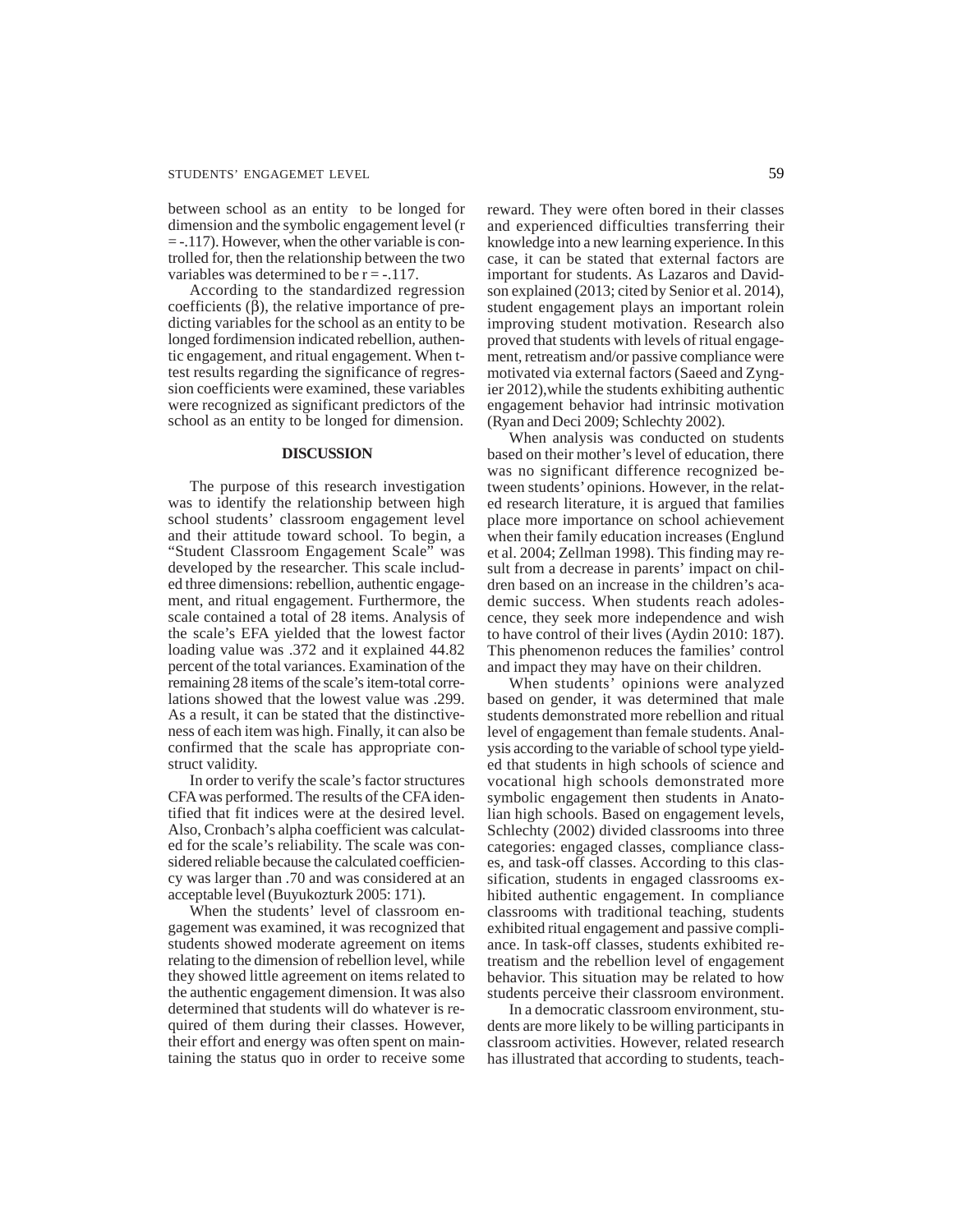ers do not behave democratically (Kiroglu 2013) and they sometimes discriminate among students (Tomul et al. 2012; Karaman-Kepenekci and Nayir 2014). Because of this perception, students may attend their courses at the level of rebellion. In other words, it can be postulated that high schools of science and vocational high schools follow a more traditional approach to curriculum and instruction. As a result, these classrooms tend to lack a democratic environment. As Hammar-Chiriac (2014) and Senior and Howard (2014) explained, this situation may be related to being a part of a class that considers student engagement important.When students' opinions were analyzed based on the family income variable, it was recognized that students with high levels of income often participated at the level of rebellion.

When the relationship between classroom engagement level and attitude toward school was investigated, it was identified that rebellion and authentic engagement dimensions were significant predictors of all the dimensions of attitude toward school. On the other hand, ritual engagement was only a significant predictor for the dimension of school as an entity to be longed for. In other words, students' opinions of school as an entity to be longed for and as a supportive of personal development were associated with their level of engagement. Students' attitude toward school changed in a positive manner when they exhibited authentic engagement and ritual engagement. In other words, it can be said thatthere is a relationship between student engagement and student attitudes toward school. This finding is similar to several studies (Madrid 2014; Forehand 2014).

#### **CONCLUSION**

It was indicated that the "Student Classroom Engagement Scale", consisting of three dimensions and 28 items, was viewed as a reliable and valid scale for determining high school students' classroom engagement level. According to findings, female students' engagement occurs less at the rebellion level, while male students' attendance is at both rebellion and ritual engagement level. In addition, it was determined that there is a relationship between students' classroom engagement level and their attitudes toward school. As a result, it can be stated that students exhibiting authentic and ritual engagement have positive attitudes toward school, while students exhibiting attendance at a rebellion level have negative attitudes toward school. In addition, levels of students' engagement can be regarded as a significant predictor of their attitudes toward school.

## **RECOMMENDATIONS**

In this research it is found that students whose engagement is at the authentic and ritual levels have positive attitudes toward school. On the other hand, students whose engagement is at rebellion level exhibit negative attitudes. For this reason, classroom activities should be arranged according to students' interest and needs. By so doing, students will be internally motivated and ultimately exhibit authentic attendance. Moreover students' engagement levels may vary with the type of courses. For further research, it is suggested that students' behavior of attendance should be examined at different levels, because this behavior can be affected by variables, such as family, economic conditions, psychological problems, etc. Additionally, students' behavior of attendance may be correlated with different variables such as the role of the teacher or grade of the students.

#### **NOTE**

<sup>1</sup> The summary of this study was presented at the 1st Eurasian Educational Research Congress Congress, held in Istanbul, Turkey, between 24-26 April, 2014.

#### **REFERENCES**

- Alici D 2013. Okula yoneliktutumolcegi' ningelistirilmesi: Guvenirlik ve gecerlik calismasi [Development of an attitude scale towards school: A study on reliability and validity], *Education and Science*, 38: 318-331.
- Aydin B 2010. *Cocukveergenpsikolojisi [Child and Adolesence Psychology].* Ankara: Nobel Yayincilik.
- Balci A 2005. *Egitim terimleri sozlugu [Education Terminology Dictionary]*. Ankara: Tek Agac Yayincilik.
- Bomia L, Beluzo L, Demeester D, Elander K, Johnson M, Sheldon, B 1997. *The Impact of Teaching Strategies on Intrinsic Motivation.* Champaign, IL: ERIC *Clearinghouse on Elementary and Early Childhood Education*. (ED 418 925)
- Brown TA 2006. *Confirmatory Factor Analysis for Applied Research*. New York: Guilford Press.
- Buyukozturk S 2005. *Sosyal Bilimler Icin Veri Analizi [Data Analysis for Social Science]*. Ankara: Pegem A Yayincilik.
- Chapman E 2003. Alternative Approaches to Assessing Student Engagement Rates. Practical Assessment,